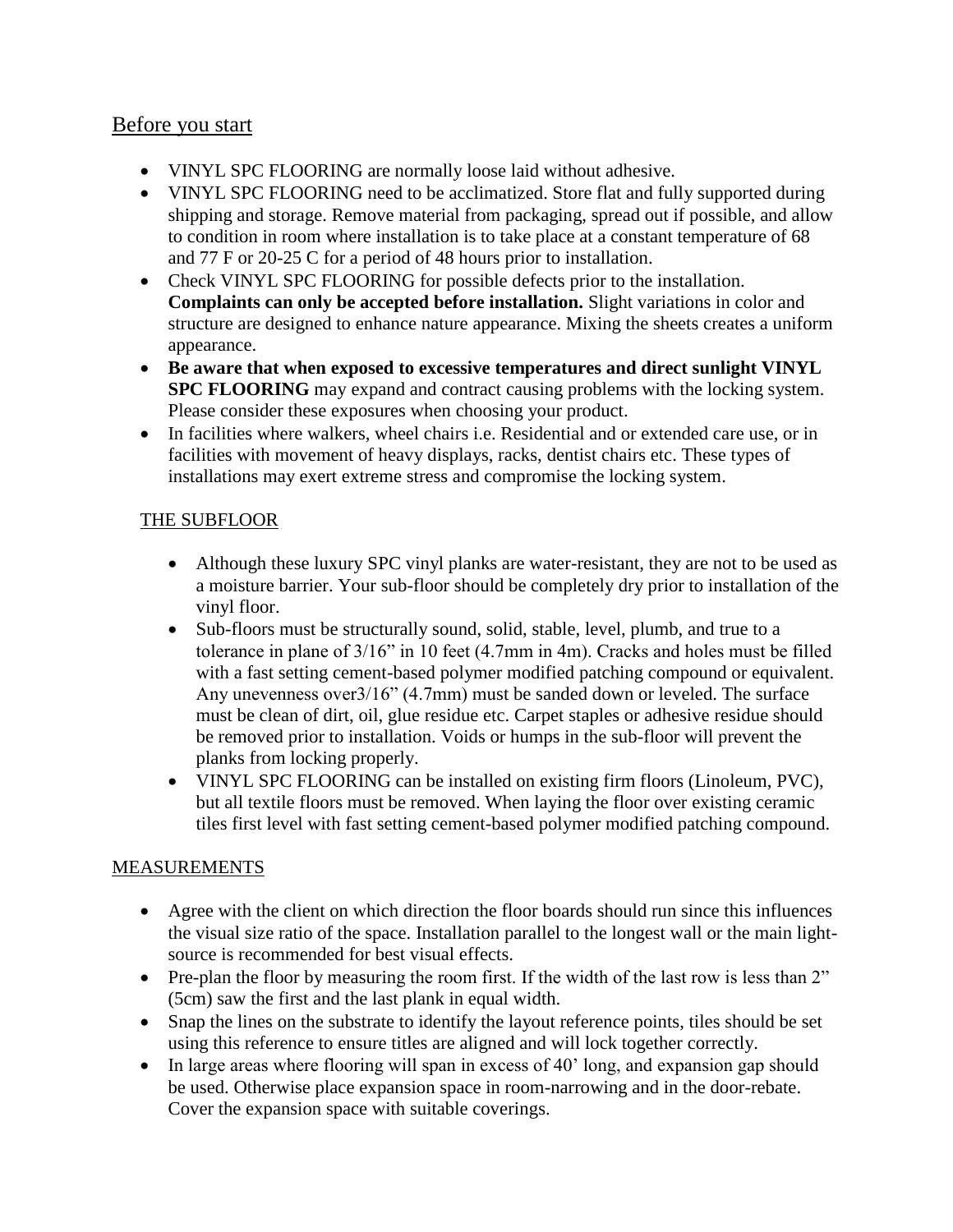# INSTALLATION

- Prepare the sub-floor as set out in these instructions.
- Plan the direction oft the area to be installed to maximize the visual appearance once installed. The direction of the tile/plank grain should be confirmed and the installation should be balanced from the centre of the area to minimize waste.
- From the top left corner of the room put the first plank in place so both the head and side seam grooves are exposed. Planks are to be installed from left to right. NOTE: To assist in laying the first row straight, the use of masking tape across each short end locking system is recommended. Continue this for the first two rows and remove after completion of installation.
- Install the second piece in the first row by laying the short-end tongue onto the previously installed piece short-end groove. Lock the pieces together by firmly pressing down with your thumb along the seam to lock the planks together. This will engage the 5G Click locking tab into the piece you just placed; you will hear and feel the pieces lock together as the locking tab engages in the joint. Use a soft, white No.2 rubber mallet to vertically engage the joint.
- Continue in this manner for the rest of the first row. The last piece in the row should be cut to length while maintaining the 6-8mm expansion gap along the perimeter of the room.
- Cut a piece that is a least 150mm shorter than the first plank to start the second row or use the cut off from the previous row, keeping in mind the length requirements above. Install the first piece in the second row by inserting the long side tongue into the groove of the piece in the first row at a low angle (25 degree) to the installed piece. Then firmly lower the plank while maintaining a slight pressure toward the installed piece. The pieces should fit snugly together and lay flat. Ensure that the 6-8mm expansion gap is kept along the wall.
- To install the remaining planks in the second row, first align the long edge tongue into the groove of the previous row at a shallow angle. Slide the piece to the left until the piece meets the previously installed piece.
- Firmly lower the piece while maintaining a slight pressure towards the installed piece. The pieces should fit snugly together and lay flat. Engage the short edge joint as in the above.
- Work across the length of the room installing pieces in the second row. It is critical to keep these first two rows straight and square, as they are the "foundation" for the rest of the installation. Check often for squareness and straightness while installing the floor as failure to do so can result in gapping.
- The use of several 6-8mm spacer blocks along the first wall will ensure the floor does not shift back towards the left wall during installation.
- Continue installing, being certain to maintain a random pattern repeat, assisted by offsetting end seams by at least 150mm. Maintain a 10mm expansion gap at all fixed vertical surfaces.
- Check to be certain all planks are fully engaged; if slight gapping is noticed or the pieces will not lay flat, simply disengage the long/top side joint and then carefully slide the